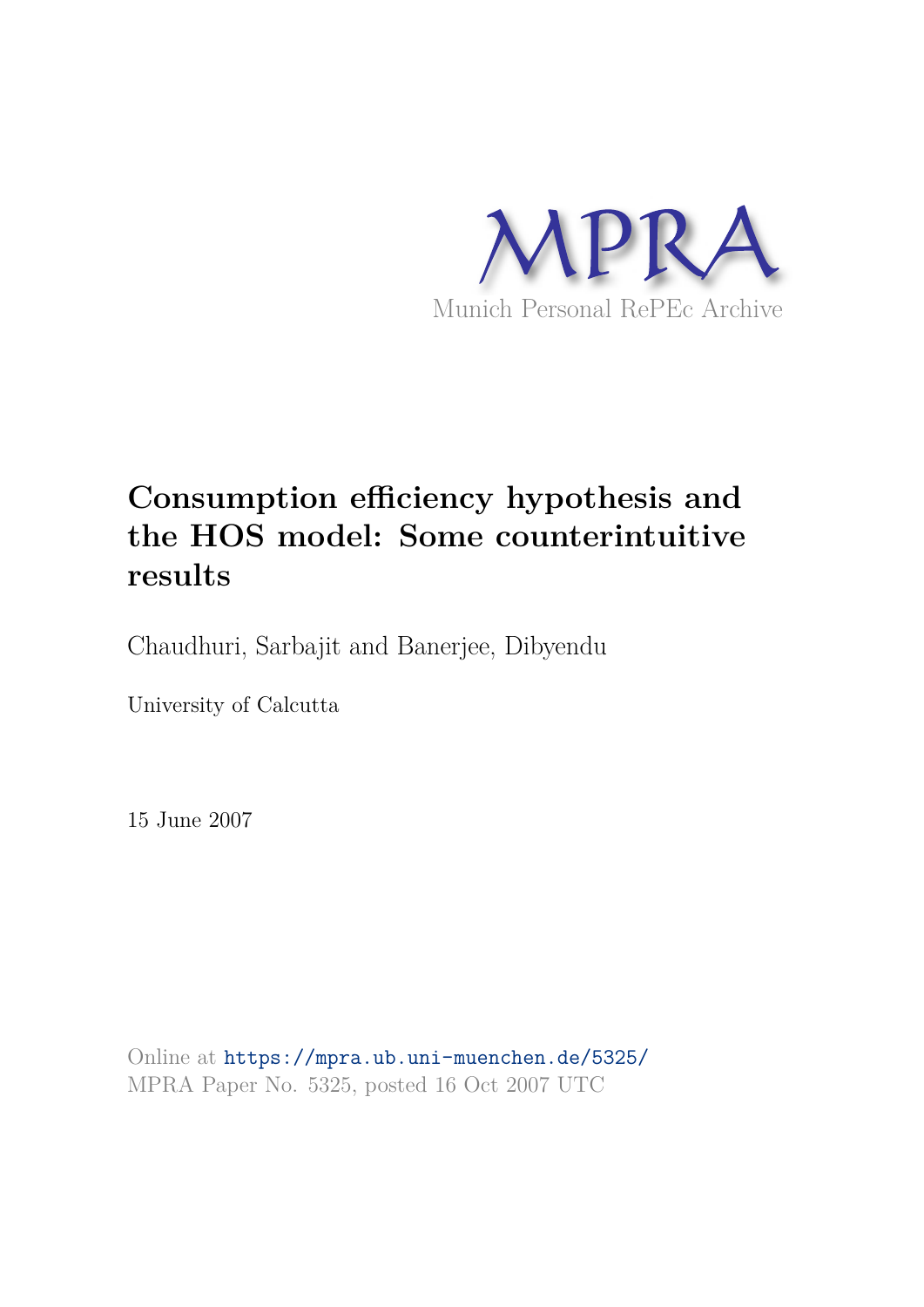# **Consumption efficiency hypothesis and the HOS model: Some counterintuitive results**

Sarbajit Chaudhuri

Dept. of Economics, University of Calcutta, India.

E-mail: sarbajitch@yahoo.com , sceco@caluniv.ac.in

and

Dibyendu Banerjee

Dept. of Economics, Serampore College, Dt. Hooghly, West Bengal, India. E-mail: dib\_banerjee123@yahoo.com

**Address for communication:** Dr. Sarbajit Chaudhuri, 23 Dr. P.N. Guha Road, Belgharia, Kolkata 700083, India. Tel: 91-33-2557-5082 (O); Fax: 91-33-2844-1490 (P)

#### **(First draft: June 2007)**

**Abstract:** We show how accommodation of the consumption efficiency hypothesis can explain the existence of involuntary unemployment in the two-by-two Heckscher-Ohlin-Samuelson (HOS) model. Although the workers consume both the commodities their nutritional efficiency depends on the consumption of one commodity only. An increase in the relative price of the capital-intensive (labour-intensive) good raises (lowers) the effective employment in the economy. The effects of commodity price changes on the output levels of the two sectors might be perverse. These results are different from the standard HOS results.

**JEL classification: J41; O15** 

**Keywords: Consumption efficiency hypothesis; General equilibrium; Heckscher-Ohlin-Samuelson model; Effective employment; Output composition.**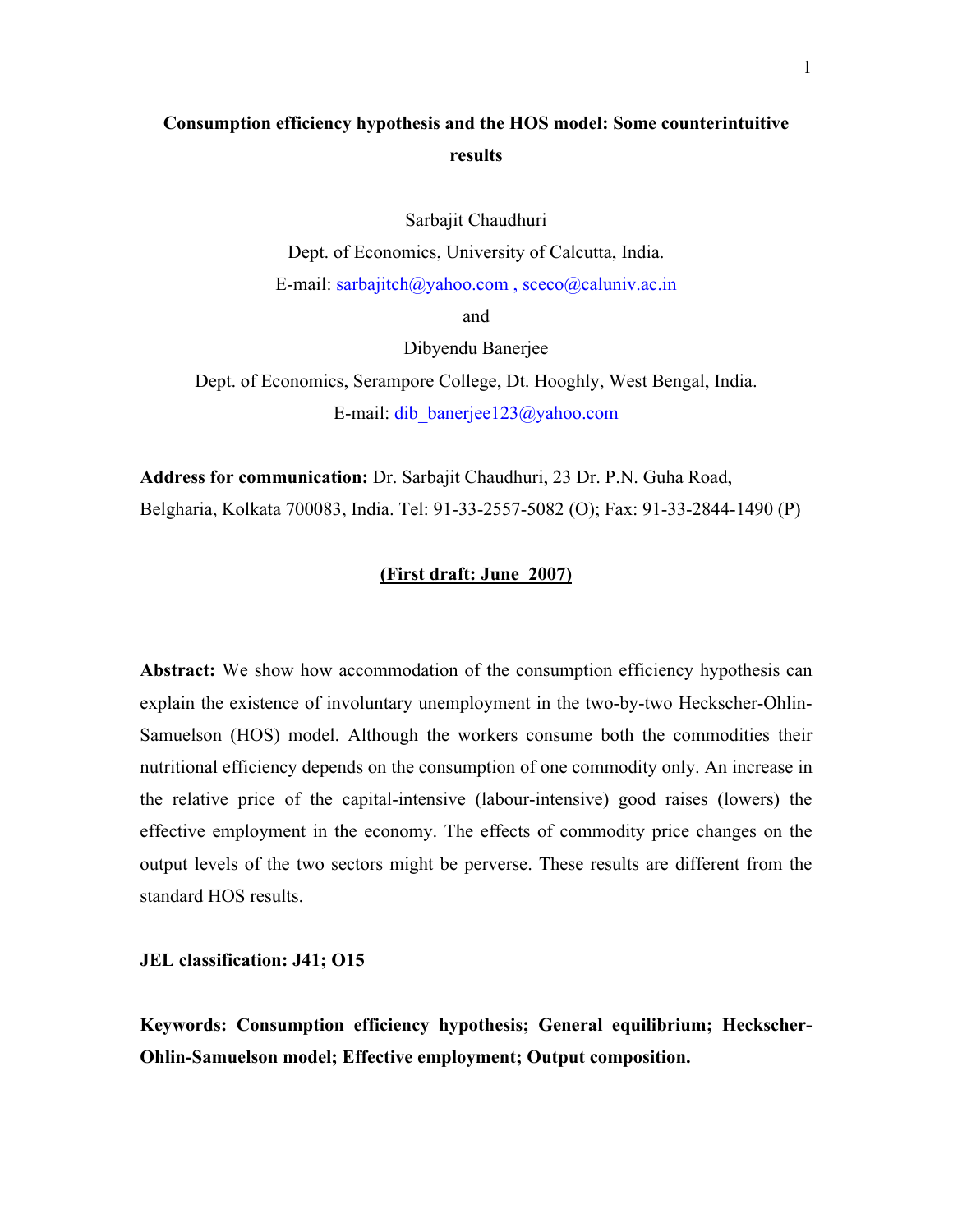# **Consumption efficiency hypothesis and the HOS model: Some counterintuitive results**

#### **1. Introduction**

The 'consumption efficiency hypothesis' of Leibenstein  $(1957, 1958)^1$  is the earliest version of the efficiency wage theory and has been widely used in the development models for explaining the existence of involuntary unemployment in a poor less developed country (hereafter, LDC). The basic tenet of the hypothesis is that the nutritional efficiency of a worker is positively related to his consumption level at least up to a certain point. Higher consumption means higher calorie intake, an increase in body mass, a reduction in morbidity as well as greater ability to work.**<sup>2</sup>** . There is now considerable evidence**<sup>3</sup>** that in a poor LDC with low levels of consumption of the workers there is a significant positive relation between workers' consumption and productivity. Therefore, an increase in the consumption level raises the nutritional efficiency i.e. productivity of the worker. Now if there is a stable relationship between the consumption level of the worker and his wage income then the worker's productivity is positively linked to the wage that he receives. If this is so, then it is in its interest the firm will not offer its profit-maximizing wage but the efficiency wage because now the wage through the nutritional efficiency function enters into the production function of the firm. The firm minimizes its unit labour cost and it is a standard result of this literature that the efficiency wage is set where the elasticity of the nutritional efficiency function of the worker is equal to unity. Hence the efficiency wage is constant. Even if there is an excess supply of labour at the efficiency wage, the firms will not lower the wage rate. Hence the labour market does not clear and the problem of involuntary unemployment crops up.

<u>.</u>

**<sup>1</sup>** See also Stiglitz (1976), Mazumdar (1959), Mirrlees (1975), Bliss and Stern (1978) and Dasgupta and Ray (1986).

<sup>&</sup>lt;sup>2</sup> One may go through Ray (1993) for the process of efficiency build-up.

<sup>&</sup>lt;sup>3</sup> See Bose (1996) in this context.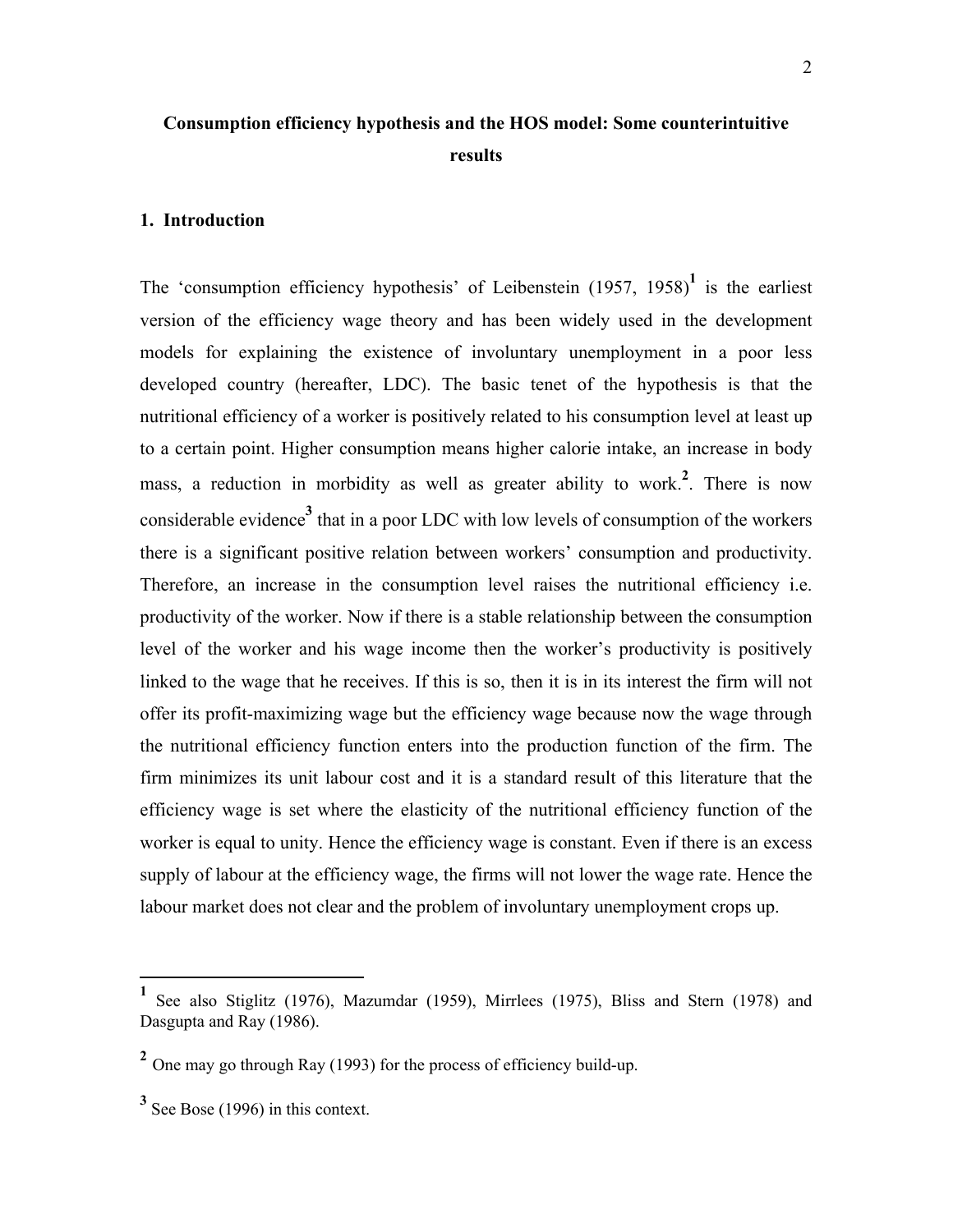However, this theory assumes a one commodity world. A pertinent question is how the basic results of the consumption efficiency literature are affected if instead of one the workers consume two commodities while the nutritional efficiency depends only on the consumption of one of the two commodities. If the two commodities are food and cloth, then the worker's nutritional efficiency depends only on his consumption of food. Another interesting theoretical exercise would be to embed the consumption efficiency theory in the simple two-by-two Heckscher-Ohlin-Samuelson (HOS) framework and examine whether the basic trade results like Stolper-Samuelson and Rybczynski theorems still hold despite this incorporation. The present paper purports to deal with these issues. The analysis explains the existence of involuntary unemployment in the two-sector general equilibrium setup. It finds that commodity price changes might produce perverse effects on output composition. In the case of fixed-coefficient technologies, output changes are unambiguously perverse. These results are different from those obtained in the HOS model.

#### **2. The model**

Let there be two commodities: *X* and*Y* . There are *L* number of homogeneous workers in the economy. The worker consumes both commodities but his productivity depends only on the consumption of commodity,  $X$  (say, food). The utility function is of the CES type and is given by

$$
V = A \left[ \delta x^{-\rho} + (1 - \delta) y^{-\rho} \right]^{-1} \text{ with } A > 0; 0 < \delta < 1; -1 < \rho \neq 0
$$
 (1)

where  $V$ , *x* and *y* denote the utility level and the consumption levels of *X* and *Y*, respectively. *A*,  $\delta$  and  $\rho$  are parameters.  $\delta$  is the share of commodity *X* in the consumer's budget while  $\rho$  is the substitution parameter.

The budget constraint of the worker (consumer) is

$$
P_x x + P_y y = (1 - u)W\tag{2}
$$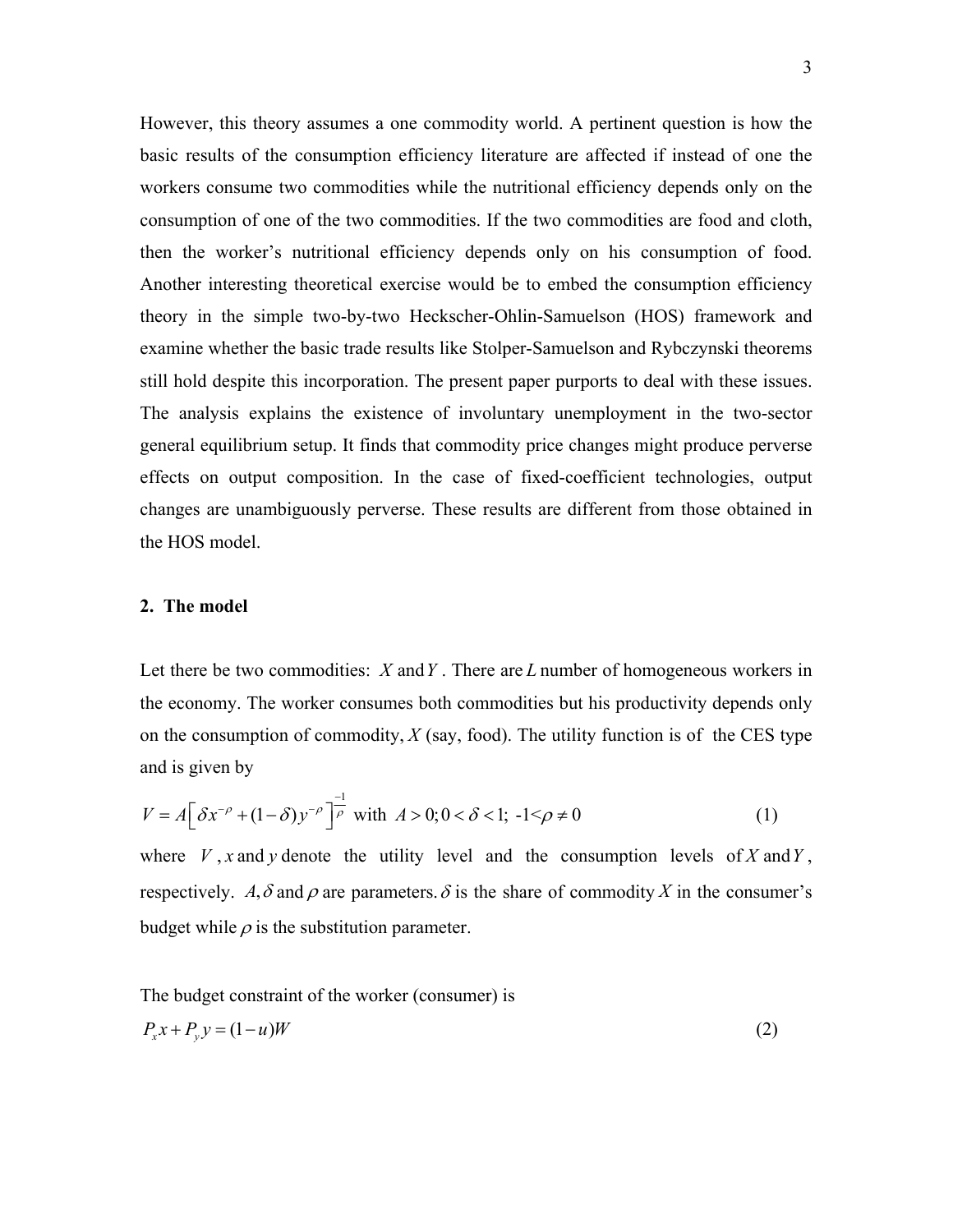where  $P_x$ ,  $P_y$  and *W* are the two prices and the wage rate. Finally, *u* denotes the rate of unemployment of labour in the economy. So the right-hand side of (2) is the expected wage income of the worker.

Equation (1) is maximized with respect to *x* and *y* and subject to (2). Maximization exercise leads to the following demand function for commodity  $X$ .<sup>4</sup>

$$
x = \frac{(1-u)W}{P_x(1+K)}
$$
  
where  $K = [(\frac{1-\delta}{\delta})^{\frac{1}{1+\rho}}(\frac{P_y}{P_x})^{\frac{\rho}{1+\rho}}] > 0$  (3)

The demand for *X* by each worker in the general form is written as

$$
x = x(P_x, P_y, W, u)
$$
  
(-)(-)(+)(-)  
(-)(-) (+)(-)

For quite straightforward reasons the demand for  $X$  is a negative function of the two prices and the unemployment rate while it is a positive function of the wage rate.

The nutritional efficiency of each worker,  $h$ , is assumed to be a positive function of his consumption level of commodity *X* and is given by

$$
h = h[x(P_x, P_y, W, u)]; h' > 0; h'' < 0
$$
\n<sup>(4)</sup>

So *h* increases at a decreasing rate with an increase in *x* .

The unit cost of labour,  $\omega$ , is given by

 $\overline{a}$ 

$$
\omega = \frac{W}{h} \tag{5}
$$

Apart from labour, capital is used in production. Assuming capital to be perfectly mobile intersectorally and its uniform return be *r* economy-wide, each firm minimizes its unit labour cost given by (5). The first-order condition of minimization is

**<sup>4</sup>** Here the two commodities are gross compliments. In other words, an increase in the price of either good lowers the quantities demanded of both the commodities and vice versa.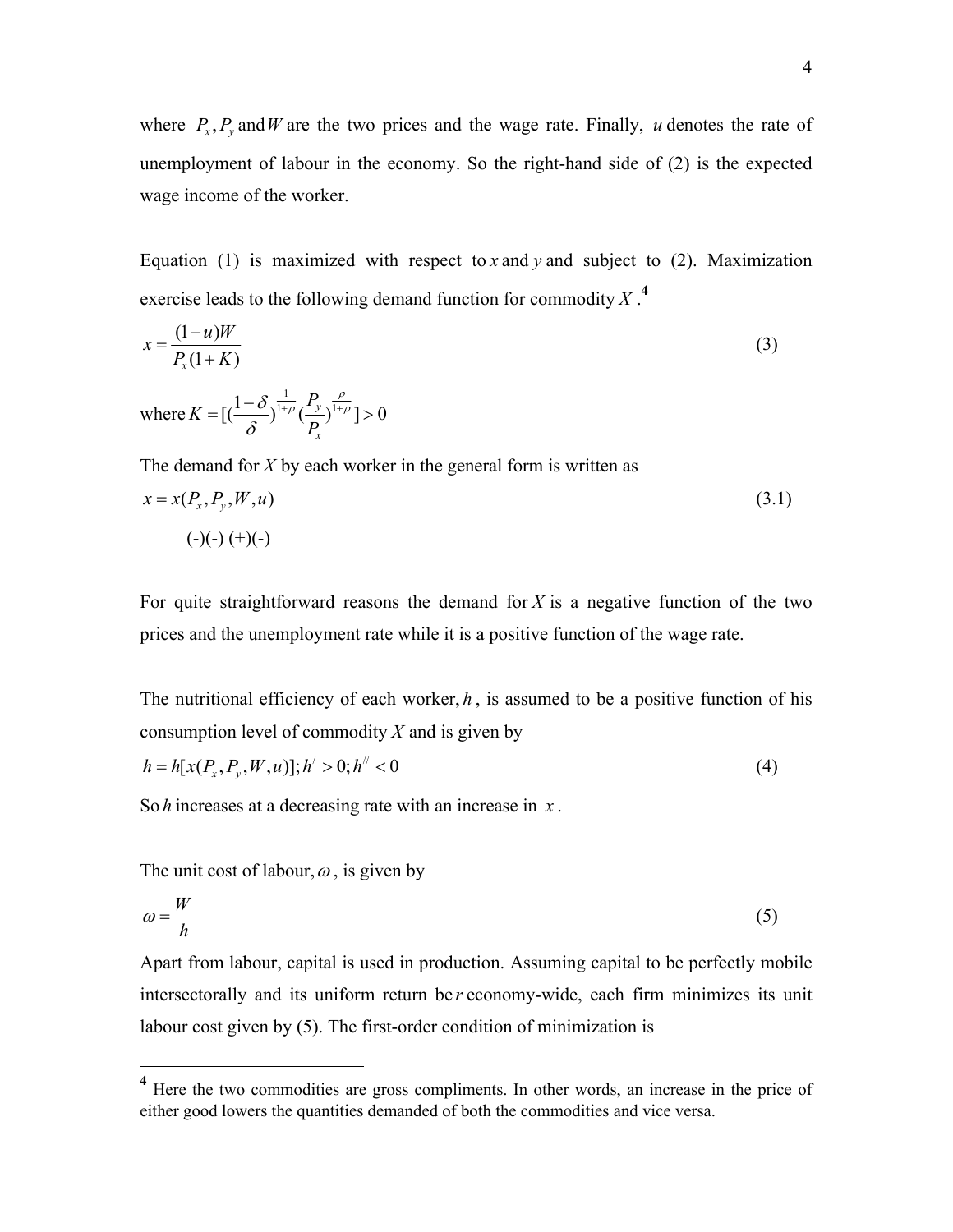$$
h(.) = Wh'(.)x_3 \tag{6}
$$

where  $x_3 = (\partial x / \partial W) > 0$ ; with  $x_{33} = 0$ ; and,  $x_{31}, x_{32}, x_{34} < 0$ .<sup>5</sup>

It may be checked that the second-order condition is automatically satisfied as  $h'' < 0$ .

Equation (6) may be interpreted as follows. The elasticity of the nutritional efficiency function (4) is given by

$$
\varepsilon_h = ((dh/dx)(x/h))\tag{7}
$$

Using (3) and (7), equation (6) can be rewritten as follows.

$$
\varepsilon_h = 1. \tag{6.1}
$$

So in equilibrium the efficiency wage is set where the elasticity of the nutritional efficiency function is equal to unity. This is a standard result of the efficiency wage literature. But unlike the one commodity framework, the condition here does not imply the constancy of the wage. It rather implies constancy of the consumption of commodity *X* on which the nutritional efficiency of a worker depends. This establishes the following proposition.

**Proposition 1:** In a two-commodity world where the nutritional efficiency of the worker depends positively on the consumption of one commodity only, its demand remains constant despite changes in the parameters of the system. The nutritional efficiency of the worker is also constant.

## **3. General equilibrium and the consumption efficiency hypothesis**

Let us introduce the nutritional efficiency function into the conventional Heckscher-Ohlin-Samuelson framework. We consider a small open poor economy with two commodities, X and Y. There are two inputs of production, labour( $L$ ) and capital( $K$ ) and their endowments are given exogenously. Commodity prices,  $P_x$  and  $P_y$ , are given by the small open economy assumption. Production functions exhibit constant returns to scale with positive but diminishing marginal productivities to each input. Markets for both

 $\overline{a}$ 

**<sup>5</sup>** See Appendix I for the derivations.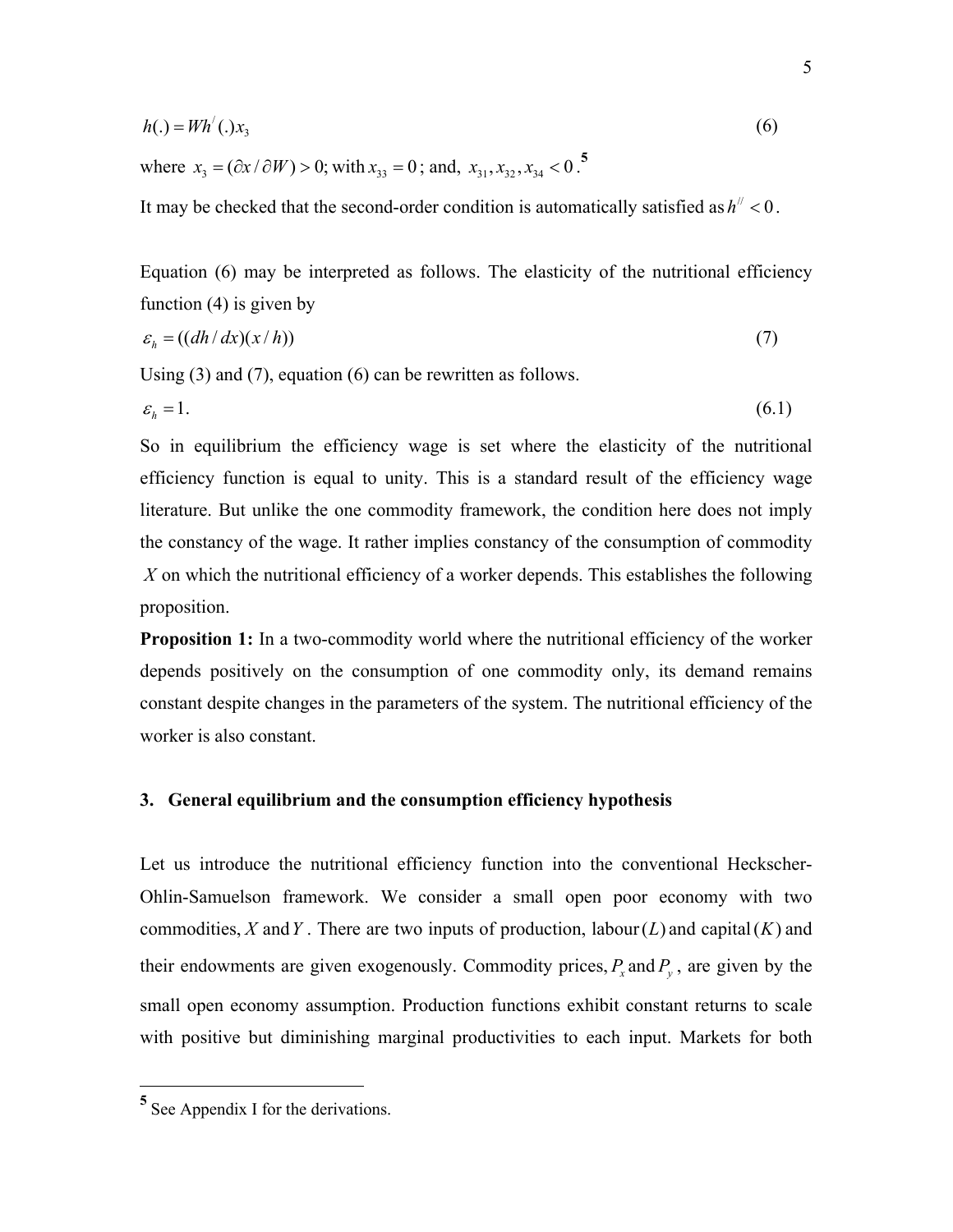commodities and capital are perfectively competitive while firms in both sectors set wages in the labour market according to equation (6). The total number of workers, *L* , is fixed in the economy although the effective labour force in efficiency unit is  $h(.)L$ . Normalizing labour in physical unit to unity the economy's effective labour force is *h*(.).

Given the assumption of perfectly competitive commodity markets the zero-profit conditions for the two sectors are as follows.

$$
\frac{W}{h}a_{Lx} + ra_{Kx} = P_x \tag{8}
$$

$$
\frac{W}{h}a_{Ly} + ra_{ky} = P_y \tag{9}
$$

where  $a_{ji}$  is the amount of the *j* th input required to produce one unit of output of the *i* th sector for  $j = L, K$  and  $i = X, Y$  and  $(W/h)$  and r are the wage rate per efficiency unit of labour and the return to capital, respectively. Sector *X* is more labour-intensive than sector *Y* in both value and physical sense i.e.  $|\theta| = (\theta_{Lx} \theta_{Ky} - \theta_{Kx} \theta_{Ly}) > 0$ ; and,,  $|\lambda| = (\lambda_{Lx} \lambda_{ky} - \lambda_{kx} \lambda_{Ly}) > 0$  where  $\theta_{ji}$  and  $\lambda_{ji}$  are the distributive and allocative shares of the *j* th input in the *i* th sector, respectively.

Capital is fully utilized in the two sectors. The full-employment condition for capital is given by

$$
a_{kx}X + a_{ky}Y = K \tag{10}
$$

where *X* and*Y* are the levels of output in the two sectors.

There is unemployment of labour in the economy and the rate of unemployment is *u*. The labour endowment equation is, therefore, given by

$$
a_{Lx}X + a_{Ly}Y = h(1 - u)
$$
\n(11)

The effective employment of labour in the economy,  $E$ , is  $E = h(1 - u)$  (12)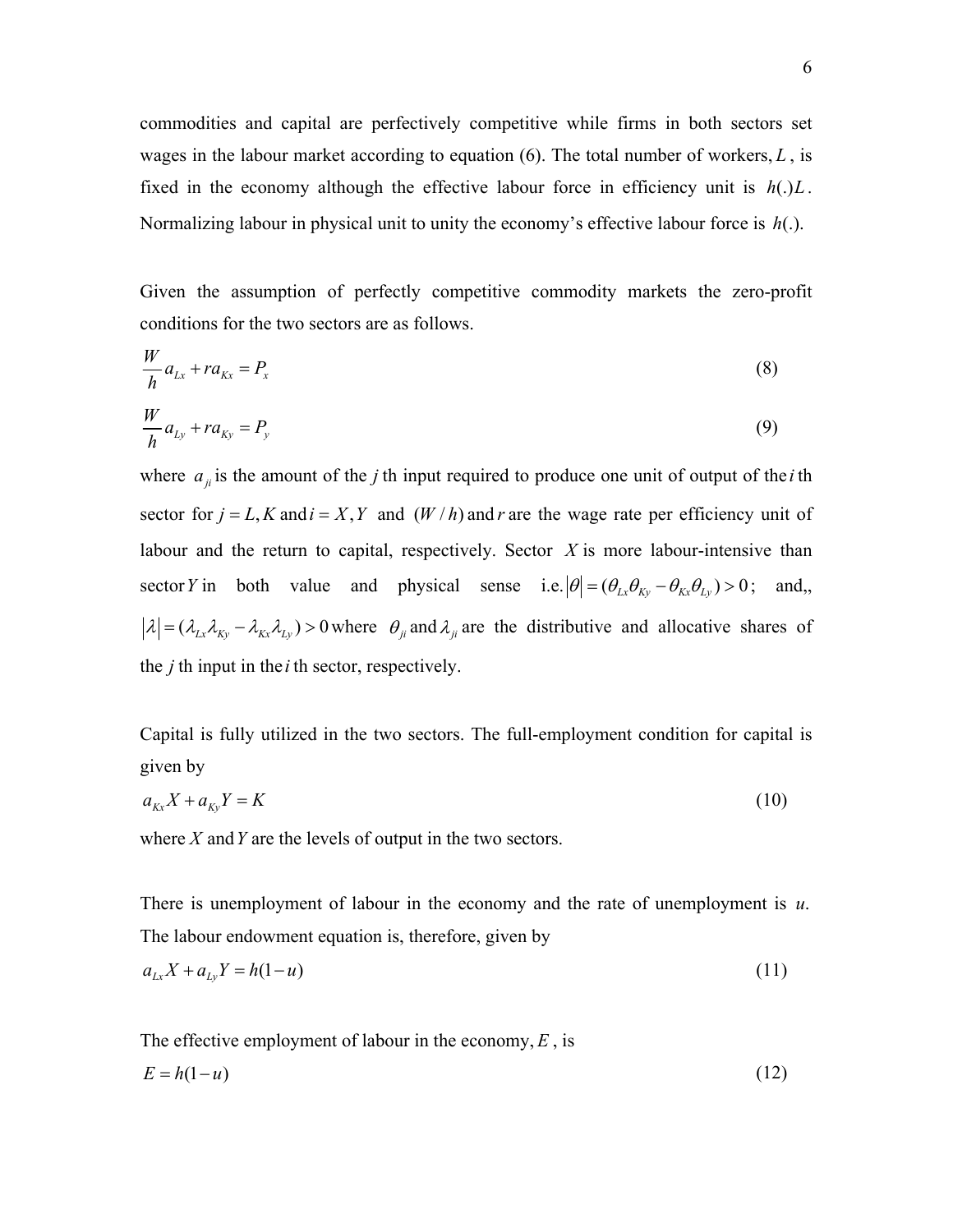The general equilibrium system consists of equations  $(4)$ ,  $(6)$  and  $(8) - (12)$ . The endogenous variables are:  $W, h, r, u, X, Y$  and  $E$ . If we look at the structure we find that  $W, h, r$  and u are determined from (4), (6), (8) and (9). Once h and u are determined the effective employment of labour,  $E$  is also obtained from  $(12)$ . So factor prices, nutritional efficiency of worker, the unemployment rate and the effective employment of labour in the economy depend on commodity prices but not on factor endowments. Finally, *X* and*Y* are obtained from (10) and (11).

#### **4. Comparative statics**

We are now going to analyze the consequences of commodity price changes on the endogenous variables. Totally differentiating equations (4), (6), (8) and (9) the following results can be obtained.

$$
(dh/dP_x), (dh/dP_y) = 0 \tag{13}
$$

$$
\hat{W} > (\langle \hat{P}_x > (\langle \hat{P}_y > (\langle \hat{r} \text{ if } \hat{P}_x > (\langle \hat{P}_y \rangle \text{)}(14))
$$

where"<sup> $\wedge$ " implies proportional change.</sup>

The result given by (13) has already been stated in proposition 1. As the consumption of commodity  $X$  is independent of commodity prices (and other parameters) the efficiency of the worker does not change following changes in commodity prices.

From (14) we find that the Stolper-Samuelson theorem and the magnification effects of Jones (1965) are valid even in this structure.

Totally differentiating (4), (6), (8) and (9) and then (12) the following results can be obtained.**<sup>6</sup>**

$$
(\hat{u} \,|\, \hat{P}_x) > 0; \quad (\hat{u} \,|\, \hat{P}_y) < 0; \quad (\hat{E} \,|\, \hat{P}_x) < 0; \text{ and, } (\hat{E} \,|\, \hat{P}_y) > 0. \tag{15}
$$

These results are stated in terms of the following proposition.

 $\overline{a}$ 

**<sup>6</sup>** See Appendix II for detailed derivations.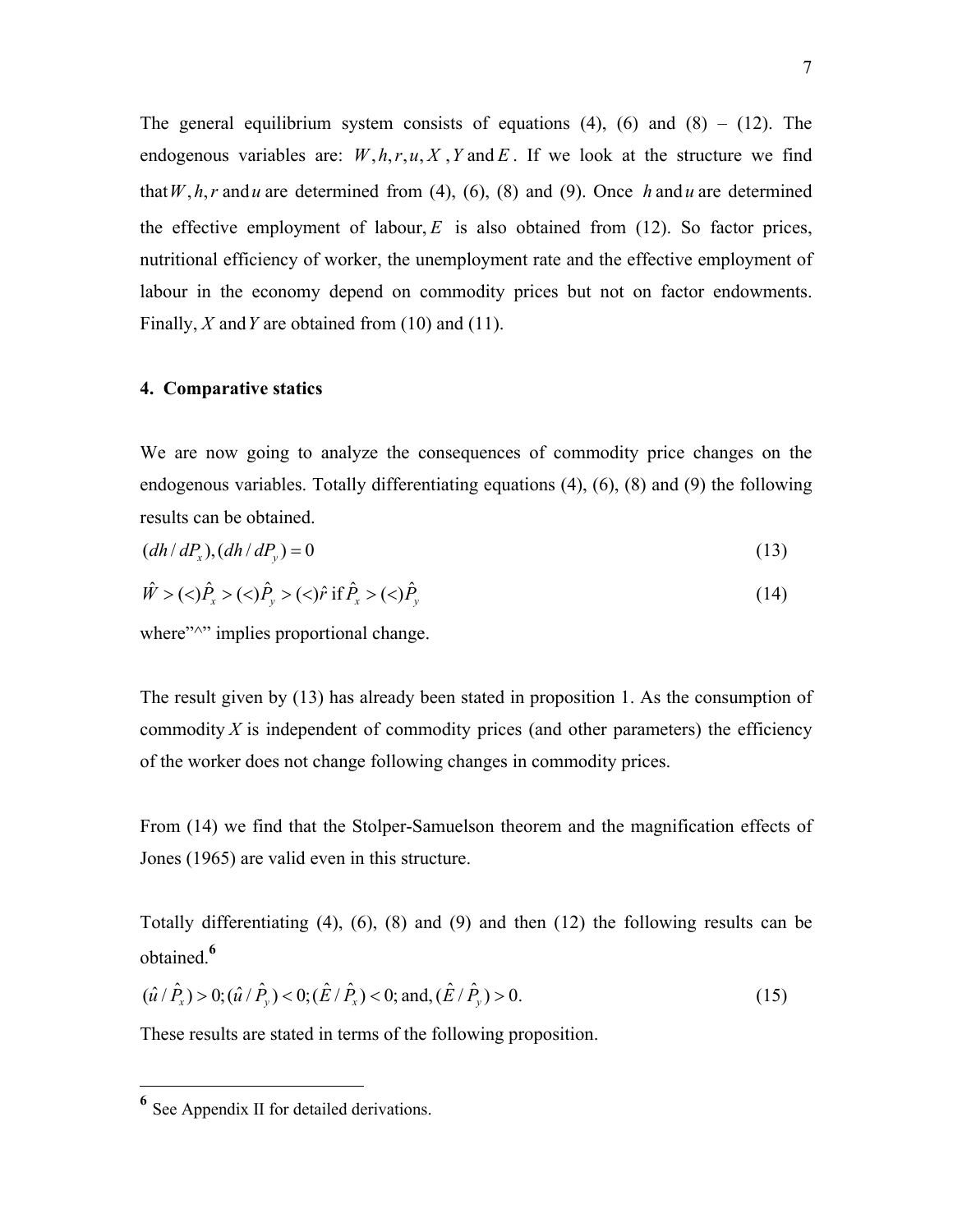**Proposition 2:** An increase in the price of commodity *X* raises the unemployment rate and lowers the effective employment in the economy. On the contrary, an increase in the price of commodity*Y* lowers the unemployment rate and raises the economy-wide effective employment.

Proposition 2 can be intuitively explained as follows. An increase in  $P_x$  (or in  $P_y$ ) lowers the demand for *X* (i.e. *x*). The wage rate per worker, *W*, rises (falls) as  $P_x(P_y)$  rises as sector *X* is more labour-intensive vis-à-vis sector*Y* which in turn raises (lowers) the demand for *X*. There are two negative effects on *x* when  $P_y$  rises. On the contrary, there are two opposite effects on *x* when  $P_x$  rises. But from (14) we find that  $\hat{W} > \hat{P}_x > 0$  (the magnification effect). So the positive effect of an increase in  $W$  on the demand for *X* dominates over the negative effect of an increase in *P<sup>x</sup>* . However, from proposition 1 we find that the net effect of any parameter changes on the demand for commodity  $X$  must be zero. Therefore, so as to neutralize the negative effect of an increase  $P_y$  on *x*, the unemployment rate, *u*, must fall which works through an increase in the expected wage income of the worker. In contrast the unemployment rate has to increase for counterbalancing the net positive effect of an increase in *P<sup>x</sup>* .

As the nutritional efficiency, *h* , of each worker remains the unchanged despite changes in the values of the parameters (see proposition 1), the effects of changes in commodity prices on the economy's effective employment level depend solely on how price changes affect the unemployment rate, *u*. As *u* rises (falls) following an increase in  $P_x(P_y)$ , the economy-wide effective employment,  $E$ , falls (rises) as  $P_x(P_y)$  rises.

Our next task would be to analyze the consequences of commodity price changes on the composition of output in the economy. Totally differentiating  $(8) - (11)$  the following proposition and the corollary can be proved.**<sup>7</sup>**

<u>.</u>

**<sup>7</sup>** Mathematical proofs are provided in Appendix III.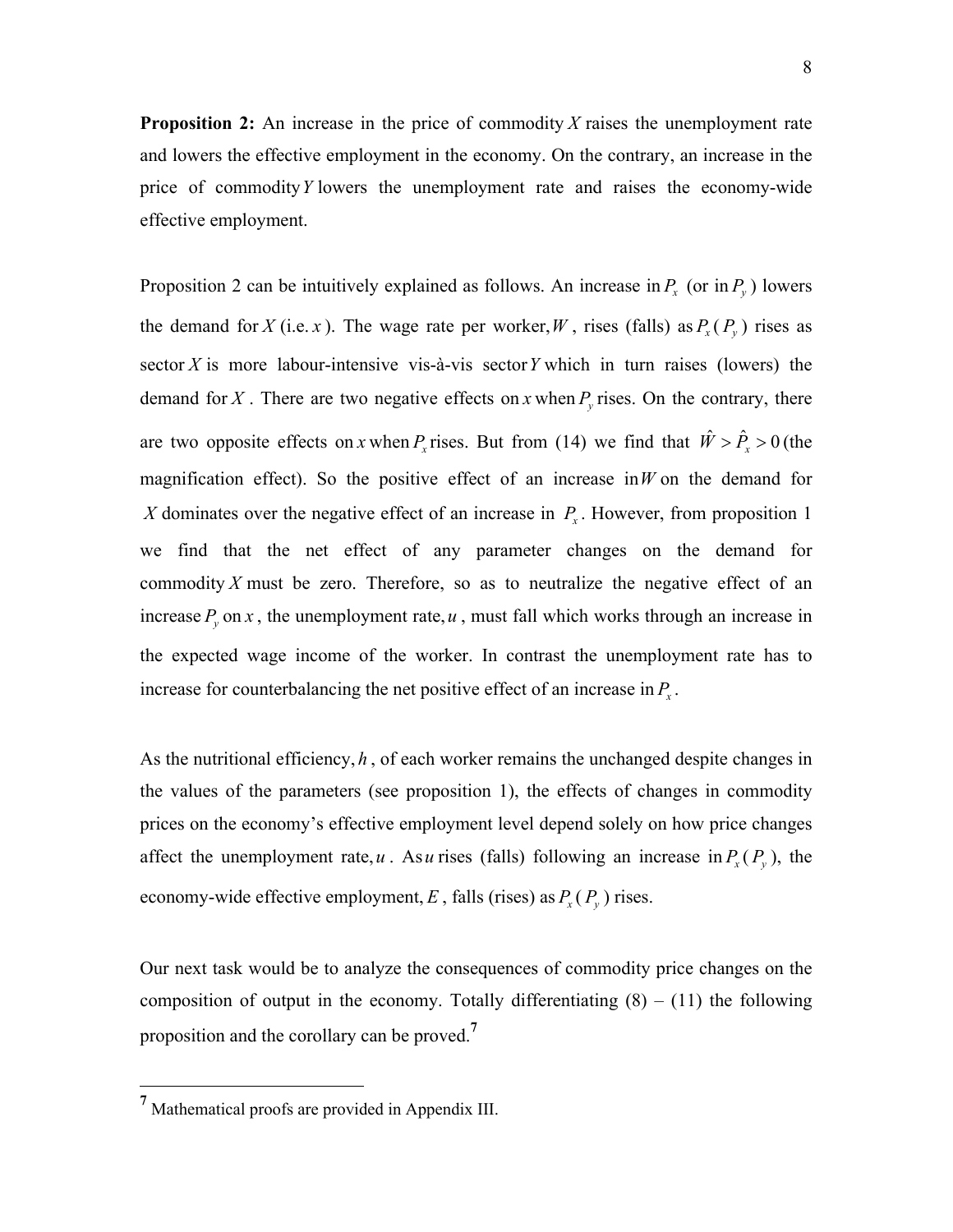**Proposition 3:** An increase in  $P$ <sub>x</sub> may lead to a contraction of sector *X* and an expansion of sector*Y* . On the contrary, sector *X* may expand and sector*Y* may contract following an increase in  $P_y$ .

**Corollary 1:** If technologies of production are of fixed-coefficient in nature an increase in  $P_x$  unambiguously leads to a contraction of sector *X* and an expansion of sector *Y* while an increase in  $P_y$  expands sector  $X$  and contracts sector  $Y$  unequivocally.

Proposition 3 is quite interesting as it presents results that are contrary to the standard results of the HOS model. In the HOS model a Stolper-Samuelson effect is followed by a Rybczynski effect if technologies of production are of the variable coefficient type. An increase in  $P<sub>x</sub>$ , ceteris paribus, raises the wage rate and lowers the return to capital if sector  $X$  is labour-intensive. This is the Stolper-Samuelson effect. As the wage-rental ratio goes up, producers in both the sectors will substitute labour by capital. So the labour-output ratios fall and the capital-output ratios increase in the two sectors. Given the product-mix, there will an excess supply (a shortage) of labour (capital). Consequently, sector *X* expands and sector*Y* contracts following a Rybczynski type effect as sector  $X$  is labour-intensive. *y* rises, sector*Y* expands while sector *X* contracts. These are the standard results of the HOS model.<sup>8</sup> But in the present case where the nutritional efficiency of the worker depends positively on the consumption of commodity *X* , there will be a second Rybczynski effect apart from the usual one. If  $P_x$  rises, the effective employment in the economy falls that leads to a contraction of sector *X* and an expansion of sector*Y* . So there are two Rybczynski effects which work in the opposite directions to each other. If the second effect is stronger than the first effect, the net result of an increase in  $P<sub>x</sub>$  will be an expansion (a contraction) of the capital-intensive (labour-intensive) sector  $Y$  (sector  $X$ ). On the contrary, an increase in  $P_y$  raises the economy-wide effective employment thereby producing a second Rybczynski effect which may outweigh the initial Rybczynski effect that leads to an

 $\overline{a}$ 

**<sup>8</sup>** See Jones (1965) in this context.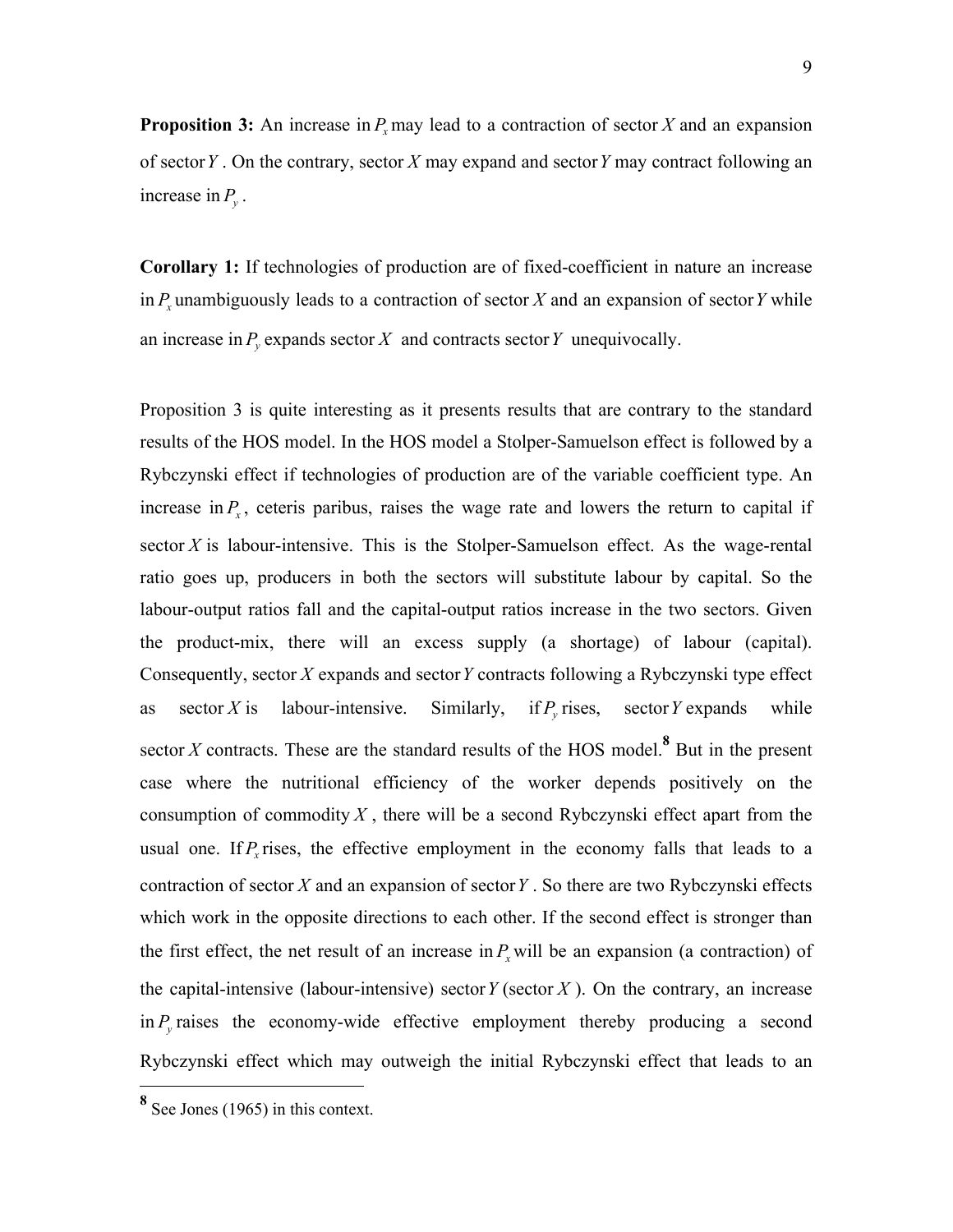expansion of the capital-intensive sector. Proposition 3 presents the condition under which the perverse results are obtained. In the case of fixed coefficient technologies, the initial Rybczynski effect will be absent. Only the second Rybczynski effect will be there that leads to unambiguously perverse changes in output composition in response to commodity price changes. In the HOS model with fixed-coefficient technologies, output levels are insensitive to commodity price changes.

#### **5. Concluding remarks**

This paper has introduced the consumption efficiency hypothesis in an otherwise Heckscher-Ohlin-Samuelson model where the nutritional efficiency of each worker depends positively on the consumption of one of the two commodities only. It has been found that commodity prices cannot affect the productivity of the workers although the wage is affected. An increase in the price of the labour-intensive (capital-intensive) good lowers (raises) the effective employment of labour in the economy. Commodity price changes may produce perverse effects on the output levels. In fixed-coefficient technology case these effects are unambiguously perverse. All these results are different from the standard HOS results.

#### **References:**

Bliss, C.J. and Stern, N,H. (1978): 'Productivity, wages, and nutrition, Parts I and II', Journal of Development Economics 5.

Bose, G. (1996): 'Agrarian efficiency wages in a dual economy', Journal of Development Economics 49, 371-386.

Dasgupta, P. and Ray, D. (1986): 'Inequality as a determinant of malnutrition and unemployment' Economic Journal 96, 1011-1034.

Jones, R.W. (1965): 'The structure of simple general equilibrium models', Journal of Political Economy 73, 557-572.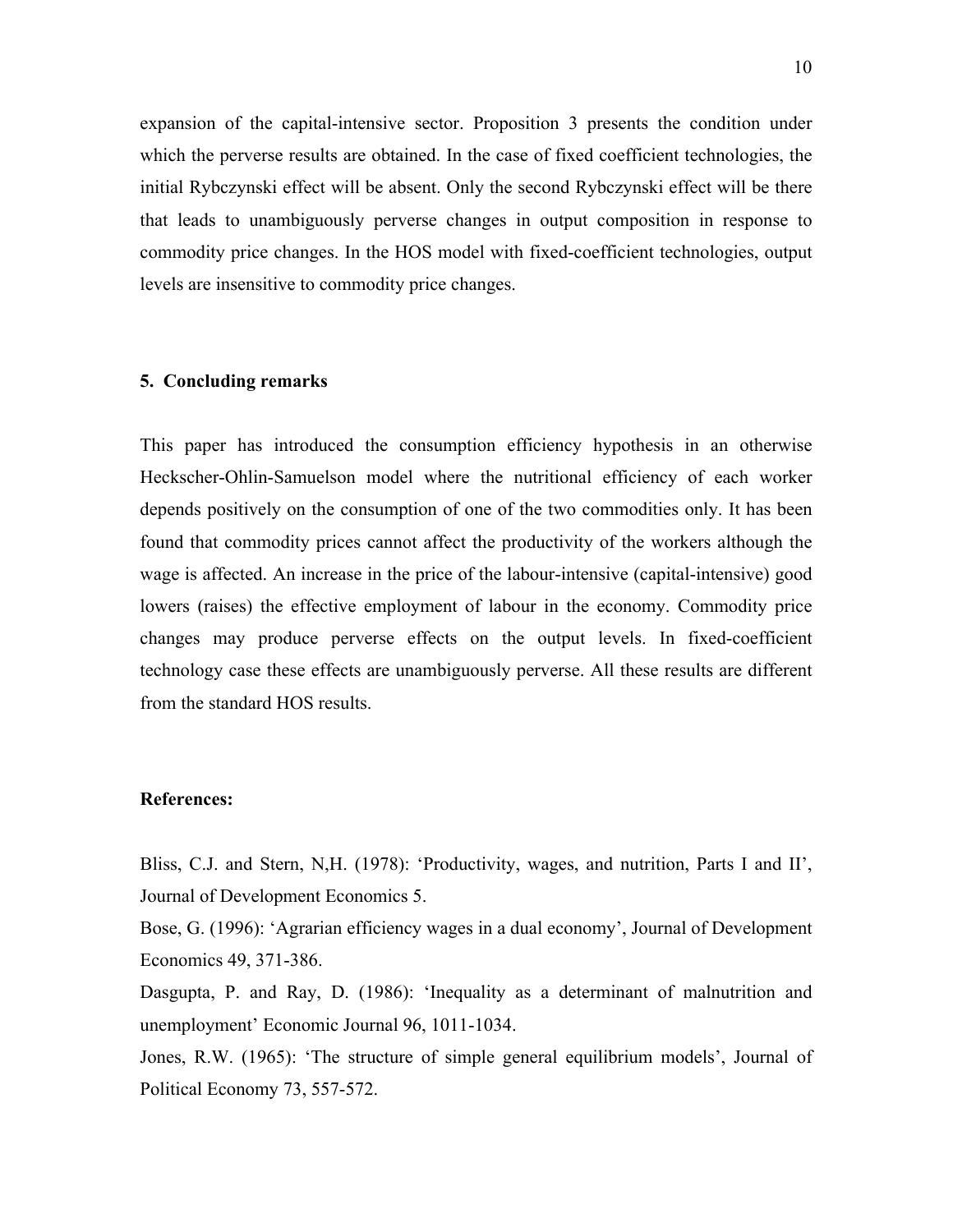Leibenstein, H. (1957): Economic Backwardness and Economic Growth, Wiley, New York.

Leibenstein, H. (1958): 'Underemployment in backward economies: Some additional notes', Journal of Political Economy 66, 256-258.

Mazumdar, D. (1959): 'The marginal productivity theory of wages and disguised unemployment', Review of Economic Studies.

Mirrlees, J.A. (1976): 'A pure theory of underdeveloped economies, In: L. Reynolds (ed.), Agriculture in Development Theory (Yale University Press, New Haven, CT).

Ray, D. (1993): 'Labour markets, adaptive mechanisms, and nutritional status', In P.K. Bardhan, et al. (eds.), Development and Change: Essays in Honour of K.N. Raj, Oxford University Press, Oxford.

Stiglitz, J.E. (1976): 'The efficiency wage hypothesis, surplus labour and the distribution of labour in LDCs', Oxford Economic Papers 28, 185-207.

## **Appendix I:**

The problem of the consumer is as follows:

$$
Max V = A \left[ \delta x^{-\rho} + (1 - \delta) y^{-\rho} \right]^{-\frac{1}{\rho}}; \quad (A > 0; 0 < \delta < 1; -1 < \rho \neq 0 )
$$
 (1)  
 $x, y$ 

subject to  $P_x x + P_y y = (1 - u)W$  (2)

The first-order condition is

$$
\left(\frac{y}{x}\right)^{1+\rho} = \left(\frac{P_x}{P_y}\right)\left(\frac{1-\delta}{\delta}\right) \tag{A.1}
$$

Solving (A.2) and (A.3) the optimum demand for good *X* is obtained as follows.

$$
x = \frac{(1-u)W}{P_x(1+K)}\tag{3}
$$

where: 
$$
K = [(\frac{1-\delta}{\delta})^{\frac{1}{1+\rho}} (\frac{P_y}{P_x})^{\frac{\rho}{1+\rho}}] > 0
$$
 (A.2)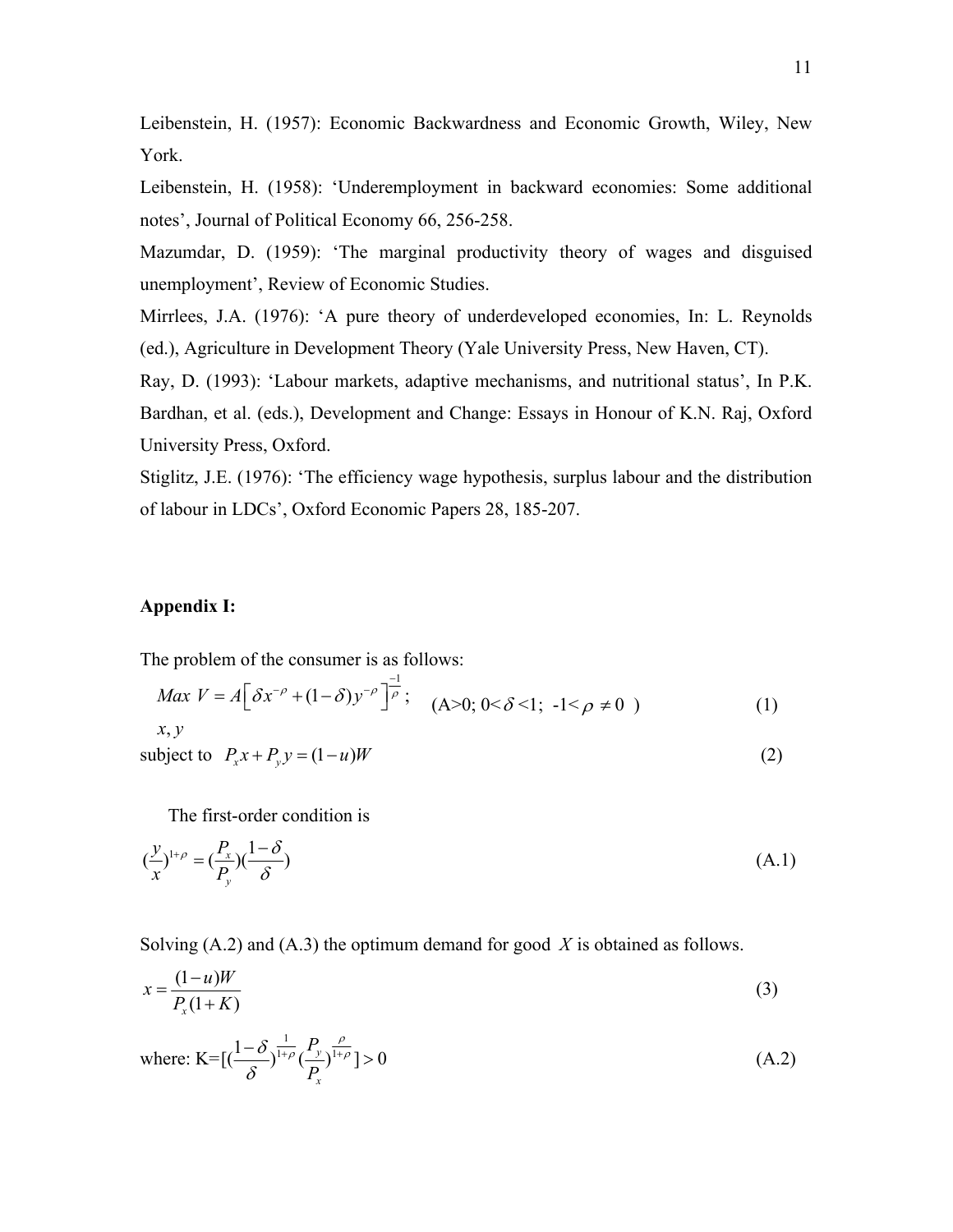In general form the demand for  $X$  by each worker is written as

$$
x = x(P_x, P_y, W, u) \tag{3.1}
$$

Differentiating (3) the following results are obtained.

$$
x_{1} = \left(\frac{\partial x}{\partial P_{x}}\right) = -(1 - u)W \frac{\left[1 + \frac{K}{1 + \rho}\right]}{P_{x}^{2}(1 + K)^{2}} < 0; x_{2} = \left(\frac{\partial x}{\partial P_{y}}\right) = \frac{-xK}{P_{y}(1 + K)} \left(\frac{\rho}{1 + \rho}\right) < 0;
$$
  
\n
$$
x_{3} = \left(\frac{\partial x}{\partial W}\right) = \frac{(1 - u)}{P_{x}(1 + K)} > 0; x_{4} = \left(\frac{\partial x}{\partial u}\right) = \frac{-W}{P_{x}(1 + K)} < 0;
$$
  
\n
$$
x_{31} = \left(\frac{\partial^{2} x}{\partial W \partial P_{x}}\right) = -(1 - u) \frac{\left[1 + \frac{K}{1 + \rho}\right]}{P_{x}^{2}(1 + K)^{2}} < 0; x_{33} = \left(\frac{\partial^{2} x}{\partial W^{2}}\right) = 0;
$$
  
\n
$$
x_{32} = \left(\frac{\partial^{2} x}{\partial W \partial P_{y}}\right) = \frac{-x}{WP_{y}} \left(\frac{K}{1 + K}\right) \left(\frac{\rho}{1 + \rho}\right) < 0; x_{34} = \left(\frac{\partial^{2} x}{\partial W \partial u}\right) = -\frac{1}{P_{x}(1 + K)} < 0;
$$
  
\n
$$
(x_{2} - Wx_{32}) = 0; (x_{1} - Wx_{31}) = 0; (x_{4} - Wx_{34}) = 0
$$
  
\n(4.3)

## **Appendix II:**

Totally differentiating equations (8), (9), (4) and (6) and writing in a matrix notation one gets the following.

$$
\begin{bmatrix}\n-\theta_{Lx} & \theta_{Lx} & \theta_{Kx} & 0 \\
-\theta_{Ly} & \theta_{Ly} & \theta_{Ky} & 0 \\
Wx_3 & -Wx_3 & 0 & -x_4u \\
0 & W^2h''x_3^2 & 0 & uWh''x_3x_4\n\end{bmatrix}\n\begin{bmatrix}\n\hat{h} \\
\hat{W} \\
\hat{r} \\
\hat{u}\n\end{bmatrix} = \begin{bmatrix}\n\hat{P}_x \\
\hat{P}_y \\
(x_1P_x)\hat{P}_x + (x_2P_y)\hat{P}_y \\
(-h''P_xWx_3x_1)\hat{P}_x + (-h''P_yWx_3x_2)\hat{P}_y\n\end{bmatrix}
$$
\n(A.4)

Solving (A.4) and simplifying one gets the following expressions.

$$
\hat{h} = 0 \tag{A.5}
$$

$$
\hat{u} = \left(\frac{1}{u|\theta|x_4}\right) \left[ \left(Wx_3\theta_{Kx} - |\theta|x_2P_y\right)\hat{P}_y - \left(Wx_3\theta_{Ky} + |\theta|x_1P_x\right)\hat{P}_x \right]
$$
\n
$$
(+)(-)\qquad (+)\qquad (+)(-)\qquad (+)\qquad (-)
$$
\n(A.6)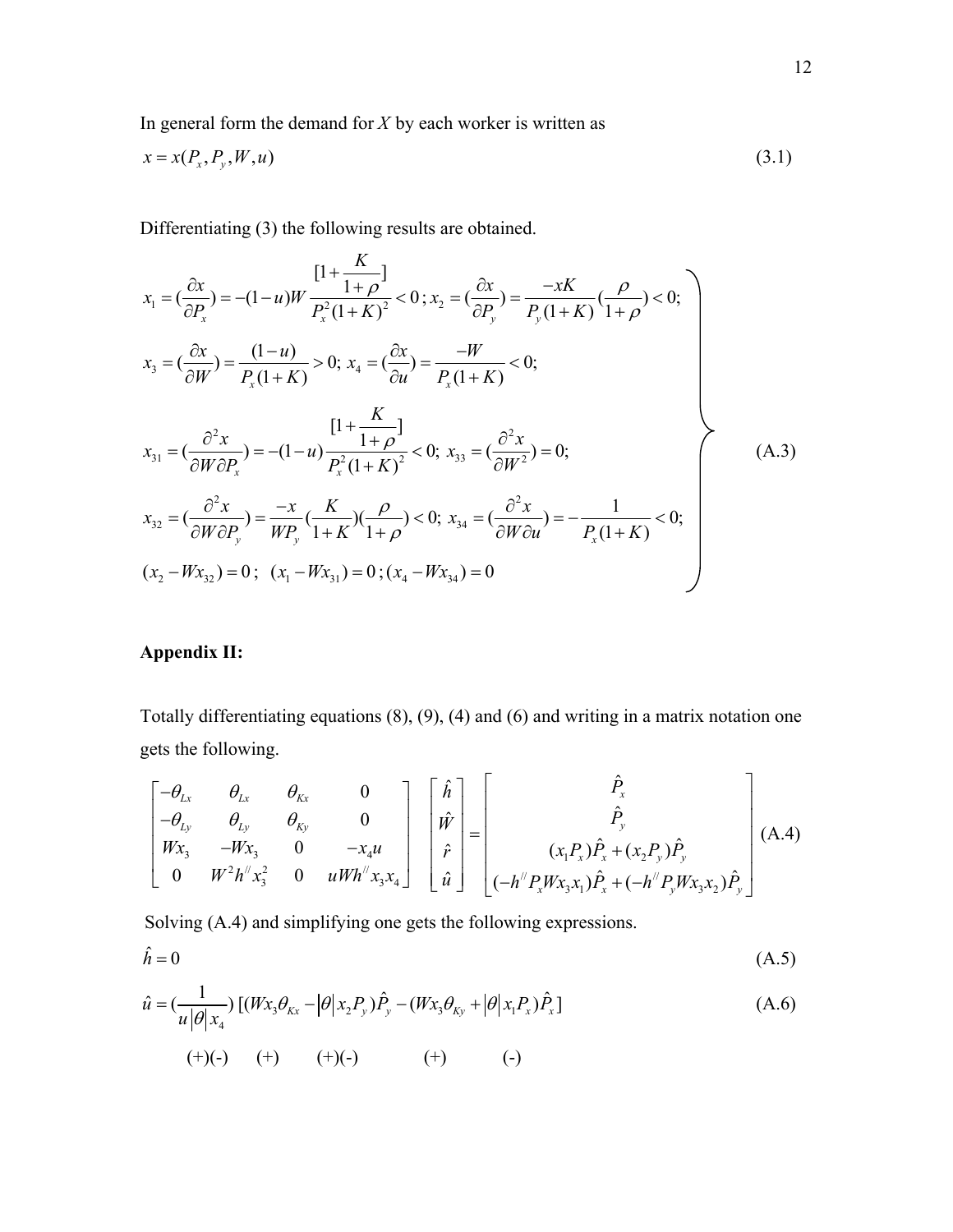$$
\hat{W} = \frac{1}{|\theta|} (\theta_{\kappa y} \hat{P}_x - \theta_{\kappa x} \hat{P}_y)
$$
\n(A.7)

$$
\hat{r} = \frac{1}{|\theta|} (\theta_{Lx} \hat{P}_y - \theta_{Ly} \hat{P}_x)
$$
\n(A.8)

where:  $|\theta| = (\theta_{Lx}\theta_{ky} - \theta_{kx}\theta_{Ly}) > 0$ . (A.9)

(as sector *X* is more labour-intensive relative to sector*Y* )

From  $(A.5) - (A.8)$  the following results trivially follow.

(i) 
$$
(dh/dP_x)
$$
,  $(dh/dP_y) = 0$ ;  
\n(ii)  $(du/dP_x) > 0$ ;  $(du/dP_y) < 0$ ;  
\n(iii)  $(dW/dP_x) > 0$ ;  $(dW/dP_y) < 0$ ; and,  
\n(iv)  $(dr/dP_x) < 0$ ;  $(dr/dP_y) > 0$ . (A.10)

Now we recall equation (12).

$$
E = h(1 - u) \tag{12}
$$

Differentiating (12), using (A.5) and (A.6) and simplifying the following expression is obtained.

$$
\hat{E} = \{ \frac{-1}{(1-u)|\theta|x_4} \} \left[ (Wx_3 \theta_{Kx} - |\theta| x_2 P_y) \hat{P}_y - (Wx_3 \theta_{Ky} + |\theta| x_1 P_x) \hat{P}_x \right] \tag{A.11}
$$
\n
$$
(+)(-) \qquad (+) \qquad (+)(-) \qquad (+) \qquad (+) (-)
$$

Assuming  $\rho > 0$  and using (A.3) and (A.9) it can be easily shown that

$$
(Wx_3\theta_{ky} + |\theta|x_1P_x) > 0\tag{A.12}
$$

From (A.11) and (A.12) the following results are obtained.

(v) 
$$
(dE/dP_x) < 0
$$
;  $(dE/dP_y) > 0$  (A.13)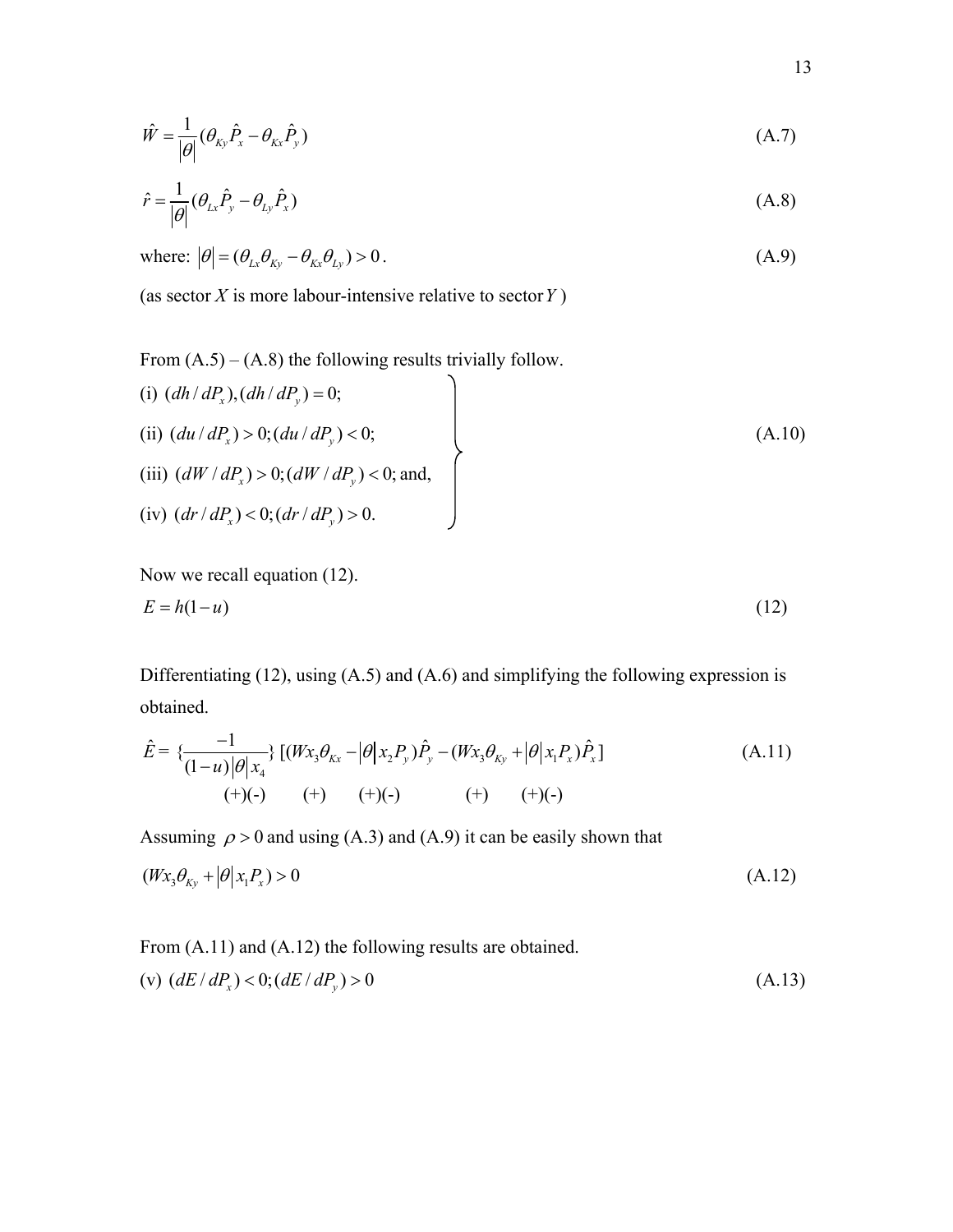# **Appendix III:**

Totally differentiating (10) and (11) and (A.5), (A.7) and (A.8) we get the following two expressions.

$$
\lambda_{Kx}\hat{X} + \lambda_{Ky}\hat{Y} = [(\lambda_{Kx}S_{KL}^1 + \lambda_{Ky}S_{KL}^2)\frac{(\hat{P}_y - \hat{P}_x)}{|\theta|}]
$$
(A.14)

$$
\lambda_{Lx}\hat{X} + \lambda_{Ly}\hat{Y} = \hat{E} - [(\lambda_{Lx}S_{LK}^{1} + \lambda_{Ly}S_{LK}^{2})\frac{(\hat{P}_{y} - \hat{P}_{x})}{|\theta|}]
$$
\n(A.15)

where:  $S_{ji}^k$  = the degree of substitution between factors *j* and *i* in the *k* th sector,  $j, i = L, K;$  and,  $k = 1, 2$  For example,  $S_{LK}^1 \equiv (r/a_{L1})(\partial a_{L1}/\partial r), S_{LL}^1 \equiv (\omega/a_{L1})(\partial a_{L1}/\partial \omega)$  etc.  $S_{ji}^k > 0$  for  $j \neq i$ ; and,  $S_{jj}^k < 0$ ;

Solving (A.14) and (A.15) and using (A.11) the following expressions are obtained.

$$
\hat{X} = \frac{1}{|\lambda|} \left[ \frac{(\lambda_{L_y} A + \lambda_{K_y} B)}{|\theta|} + \frac{(\lambda_{K_y} A + \lambda_{K_y} B)}{(1 - u)|\theta| x_4} \right] (W x_3 \theta_{K_y} + |\theta| x_1 P_x) \hat{P}_x
$$
\n
$$
-\frac{1}{|\lambda|} \left[ \frac{(\lambda_{L_y} A + \lambda_{K_y} B)}{|\theta|} + \frac{(\lambda_{K_y} A + \lambda_{K_y} B)}{(1 - u)|\theta| x_4} \right] (W x_3 \theta_{K_x} - |\theta| x_2 P_y) \hat{P}_y
$$
\n(A.16)

and,

$$
\hat{Y} = \frac{1}{|\lambda|} \left[ \frac{(\lambda_{Lx} A + \lambda_{Kx} B)}{|\theta|} + \left\{ \frac{\lambda_{Kx}}{(1-u)|\theta| x_4} \right\} (W x_3 \theta_{Kx} - |\theta| x_2 P_y) \right] \hat{P}_y
$$
\n
$$
- \frac{1}{|\lambda|} \left[ \frac{(\lambda_{Lx} A + \lambda_{Kx} B)}{|\theta|} + \left\{ \frac{\lambda_{Kx}}{(1-u)|\theta| x_4} \right\} (W x_3 \theta_{Ky} + |\theta| x_1 P_x) \right] \hat{P}_x \tag{A.17}
$$

where:

$$
A = (\lambda_{Kx} S_{KL}^1 + \lambda_{Ky} S_{KL}^2) > 0;
$$
  
\n
$$
B = (\lambda_{Lx} S_{LK}^1 + \lambda_{Ly} S_{LK}^2) > 0;
$$
 and,  
\n
$$
|\lambda| = (\lambda_{Lx} \lambda_{Ky} - \lambda_{Kx} \lambda_{Ly}) > 0.
$$
 (A.18)

(Note that sector *X* is more labour-intensive relative to sector*Y* )